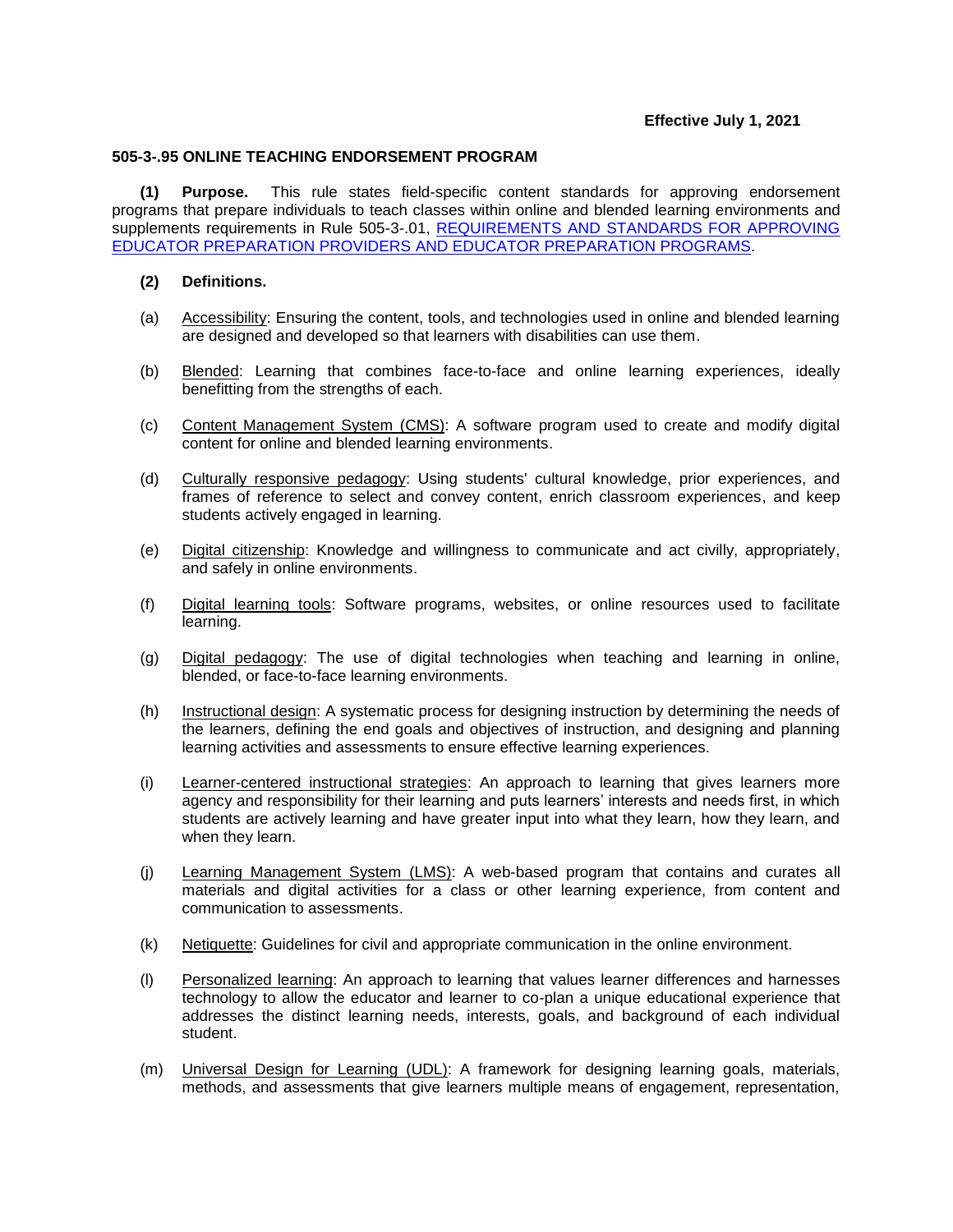action, and expression. UDL includes but is not limited to concerns related to accessibility, and focuses on supporting the success of ALL learners.

**(3) In-Field Statement**. Completers of the Online Teaching Endorsement program have strengthened and enhanced competency levels to teach online courses in the content areas and grade levels of their base certificate(s).

- **(4) Requirements.**
- (a) A GaPSC approved educator preparation provider may seek state approval to offer this field as either a stand-alone endorsement program or as an endorsement program embedded in a GaPSC-approved initial preparation program or an advanced (degree-only) preparation program. In addition to meeting all applicable approval requirements and standards, embedded endorsement programs must meet requirements specified in paragraph (e) 3. (ix) of GaPSC Educator Preparation Rule 505-3-.01, REQUIREMENTS AND STANDARDS FOR [APPROVING EDUCATOR PREPARATION PROVIDERS AND EDUCATOR PREPARATION](https://www.gapsc.com/Rules/Current/EducatorPreparation/505-3-.01.pdf?dt=%3C%25#Eval()  [PROGRAMS.](https://www.gapsc.com/Rules/Current/EducatorPreparation/505-3-.01.pdf?dt=%3C%25#Eval()
- (b) To receive approval, a GaPSC-approved educator preparation provider shall offer a preparation program described in program planning forms, catalogs, and syllabi addressing the following standards adapted from the standards published in 2019 by the Virtual Learning Leadership Alliance (VLLA) and Quality Matters (QM). These standards include portions of the National Standards for Quality Online Learning initially developed by The International Association for K-12 Online Learning (iNACOL).
	- 1. Digital Proficiency. The online teacher supports learning and facilitates engagement with digital pedagogy in online and blended learning environments. The program shall prepare candidates who:
		- (i) Select and utilize a range of digital pedagogical tools for communication, productivity, collaboration, analysis, presentation, research, content delivery, interaction and assessment;
		- (ii) Select and utilize a variety of content-specific and developmentally appropriate digital learning tools and resources to meet individualized learning needs;
		- (iii) Use a variety of communication technologies (e.g., learning management systems [LMS], content management systems [CMS], email, phone, video, audio, instant messaging, social media) in a variety of contexts to enhance online learning; and
		- (iv) Apply troubleshooting skills to address basic technical issues of online learners and access additional technical support as needed.
	- 2. Instructional Design and Best Practices. The online teacher incorporates instructional design principles and best practices when designing and facilitating online and blended learning environments. The program shall prepare candidates who:
		- (i) Provide a syllabus with measurable objectives, grading criteria, expectations for interactions for both teacher and learners, and appropriate behavior criteria for learners;
		- (ii) Utilize principles of universal design for learning (UDL) to design instruction and present content in a variety of ways using a digital learning platform;
		- (iii) Incorporate sufficient support, directions, and guidelines to ensure navigation is logical, consistent, and efficient for online learners;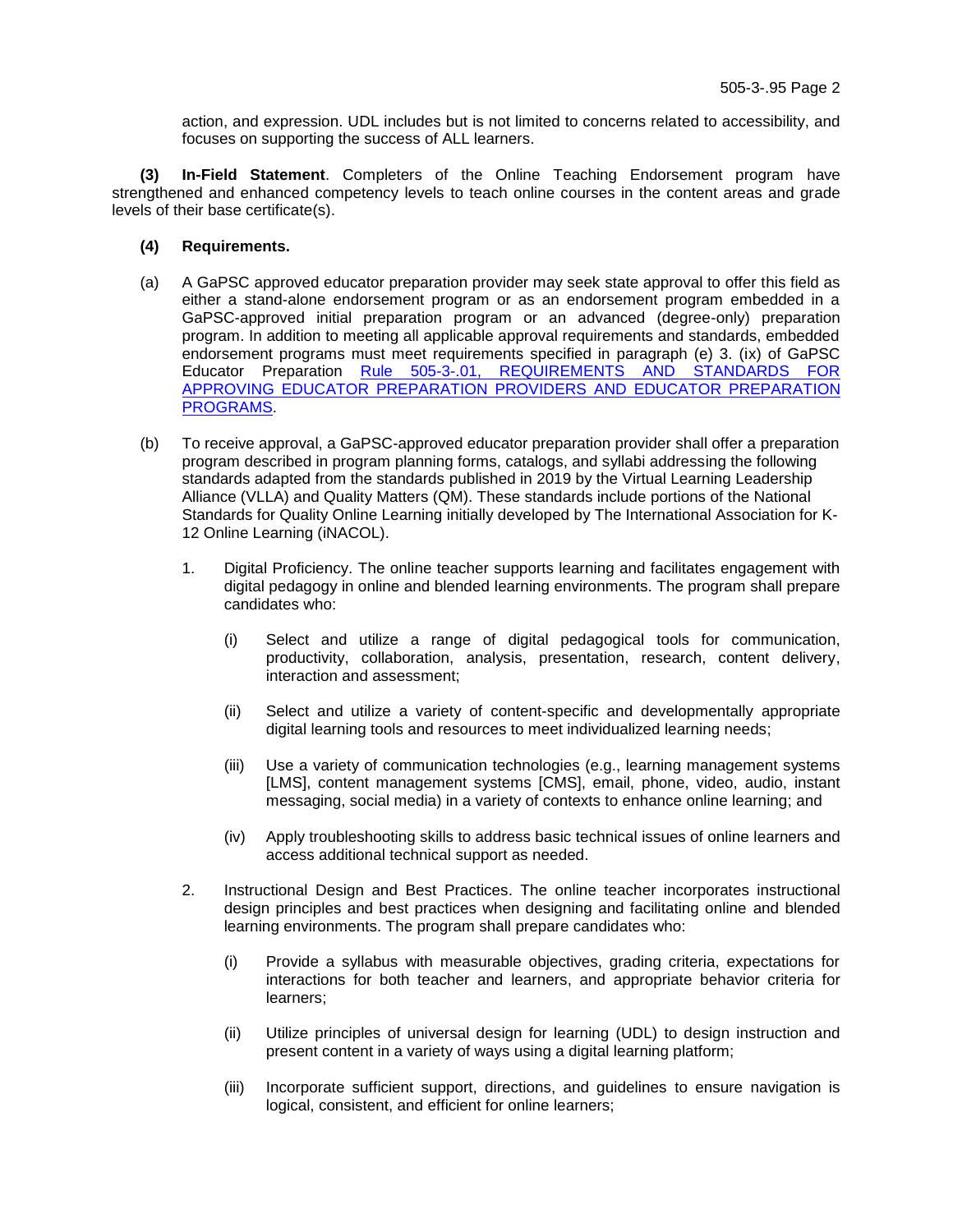- (iv) Differentiate instruction so all learners can be successful in online learning environments;
- (v) Design or incorporate flexible, digital, interactive and collaborative learning experiences that engage students in the learning process and promote higher order thinking and creativity;
- (vi) Employ learner-centered instructional strategies incorporating authentic learning experiences;
- (vii) Continually review and update all content materials and resources for relevancy, appropriateness, functionality, and alignment with course assignments, assessments, and standards-based learning goals;
- (viii) Create and maintain a community of learners by communicating clear expectations for both teacher and learners, creating a relationship of trust, and establishing consistent and reliable classroom procedures;
- (ix) Facilitate active learning among learners by providing opportunities for regular and frequent teacher-learner interaction, learner-learner interaction, learner-content interaction, learner-interface interaction, teacher-parent interaction, and teachermentor interaction;
- (x) Lead synchronous online instructional sessions using best practices that support the learning goals and are meaningful, project-based, and inquiry-oriented; and
- (xi) Model frequent, effective and timely communications regarding learner progress with stakeholders through various formats (e.g., emails, phone calls, video conferences, social media) and maintain records of communications with students, parents, and other school personnel.
- 3. Assessment and Feedback. The online teacher designs and implements a variety of assessments and provides high-quality feedback in online learning and blended learning environments. The program shall prepare candidates who:
	- (i) Assess student readiness for content and method of delivery;
	- (ii) Continually measure learner proficiency through a variety of valid and reliable formative and summative assessments;
	- (iii) Design, select, and implement assignments, projects, and assessments that align with learning goals and promote research-based best practices (e.g., higher order thinking, problem-solving, authentic assessment);
	- (iv) Provide a clear description of learning goals, assessment expectations, and evaluation criteria for each assignment, assessment, and project;
	- (v) Provide timely, specific, constructive, and personalized feedback to learners about assignments, projects, tests, and questions;
	- (vi) Provide a clear explanation of the expectations of teacher response time and feedback to students;
	- (vii) Use student feedback data and assessments to inform instruction; and
	- (viii) Create opportunities for peer review and learner self-assessment.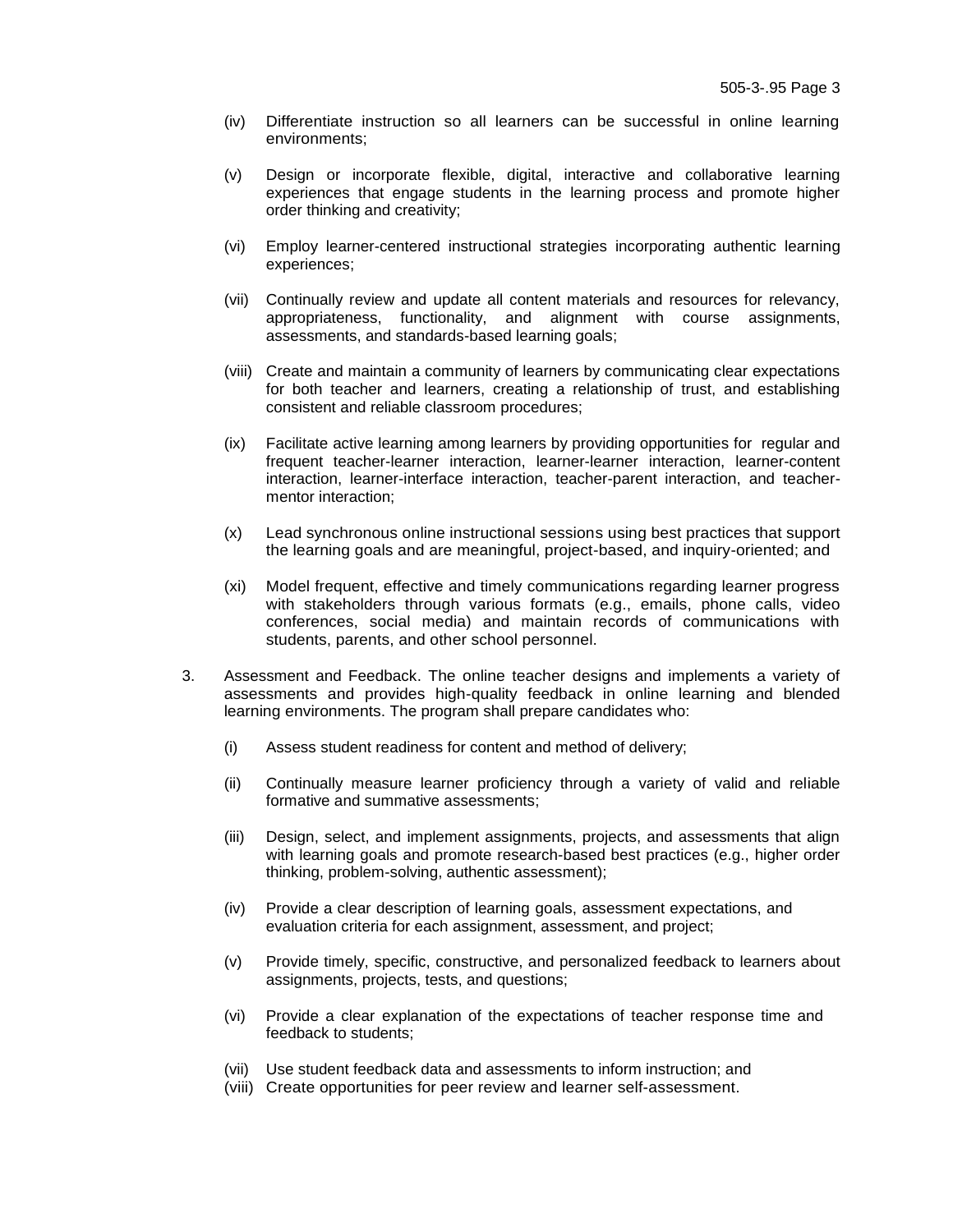- 4. Data Analysis, Reflection, and Professional Growth. The online teacher engages in data analysis and reflection to increase student learning in online and blended learning environments and enhance professional growth. The program shall prepare candidates who:
	- (i) Use assessment data to plan instruction, modify instructional methods and content, monitor learner progress, and develop intervention and enrichment plans;
	- (ii) Use learner analytics or other observational data (e.g., tracking data in electronic courses, Web logs, email, student postings, discussions) to monitor learner progress, engagement, and success;
	- (iii) Use assessment data to personalize learning experiences and enable a learner customized pace and/or path through instruction, aligned with learner goals, needs and interests;
	- (iv) Empower learners to establish learning goals, self-assess, and reflect on learning;
	- (v) Engage in regular self-reflection and evaluation of teaching to improve and strengthen teaching effectiveness (e.g., LMS analytics, student surveys, teacher evaluations, teacher peer reviews);
	- (vi) Demonstrate continual growth in knowledge and skills of digital pedagogy and current and emerging technologies, and apply them to improve productivity and professional practice; and
	- (vii) Develop a professional learning network and stay abreast of issues, trends, research, and best practices on teaching and learning in online and blended learning environments.
- 5. Digital Citizenship. The online teacher models, guides, and encourages legal, ethical, and safe behavior in online and blended learning environments. The program shall prepare candidates who:
	- (i) Ensure academic integrity and the security of learner assessment data;
	- (ii) Identify the risks of academic dishonesty for learners and create assessment opportunities that limit this risk;
	- (iii) Model and facilitate the safe, legal, ethical, and credible uses of digital information and technologies;
	- (iv) Create expectations for appropriate use of the internet and interaction among learners, including establishing netiquette requirements and enforcing the Acceptable Use Policy (AUP) and other similar guidelines/requirements; and
	- (v) Comply with the Family Educational Rights and Privacy Act (FERPA) and communicate privacy guidelines to protect student privacy and maintain confidentially of student information, including in the use of technology tools.
- 6. Diversity and Accessibility. The online teacher recognizes the diversity of student academic needs, ensures accessibility of online learning, and incorporates appropriate accommodations in online and blended learning environments. The program shall prepare candidates who:
	- (i) Address learner preference and abilities by creating multiple paths to meet learning goals and standards;